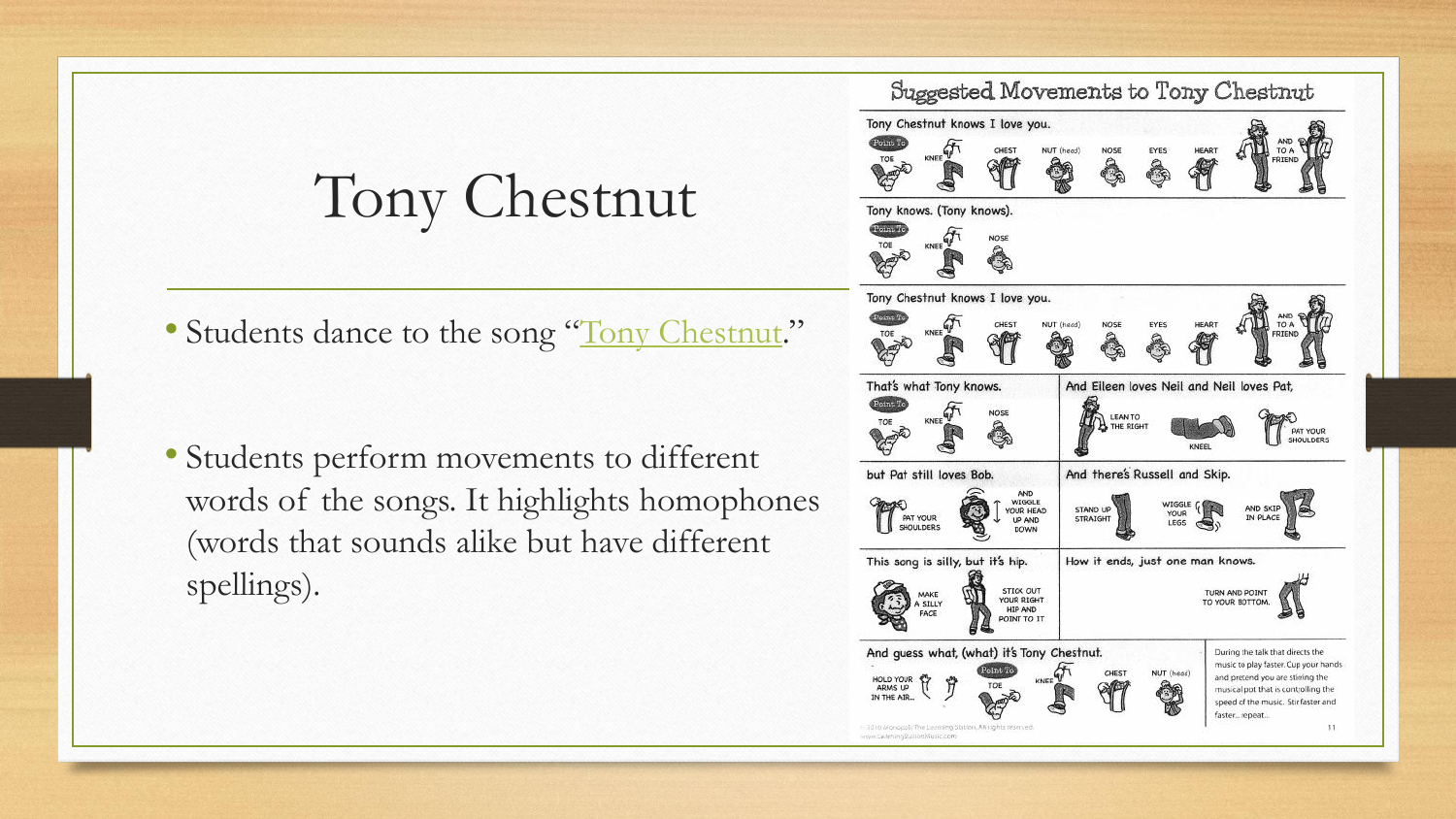Scrabble Rt

| Team Name |  |
|-----------|--|
|           |  |

### Scrabble Run

- [Interval running game](http://www.supportrealteachers.org/fitness-activities.html) with letters in a pile at one end of the gym.
- Students are placed pairs and one student at a time must run to the pile and return with 1 letter.
- When the student returns to the group, the next student must go get a card. Repeat process.
- At the end, students try to create as many words as they can.

| Race # | Words Spelled       |
|--------|---------------------|
| ı      |                     |
| 2      |                     |
| 3      |                     |
|        | <b>Total Points</b> |

### **Directions**

- 1. Each team member will take turns running to get a card.
- 2. Once they return with a card, the next person can go another card.
- 3. Try and get as many cards as you can.
- 4. When the race stops, teams have 1 minute to spell ou as many words as you can with your cards.
- 5. Each card used is worth 1 point
- 6. Teams can get extra wild card if they perform 30 pushups total (they can divide as they see fit).

| un             |                                                                                                    |  |  |  |  |
|----------------|----------------------------------------------------------------------------------------------------|--|--|--|--|
|                |                                                                                                    |  |  |  |  |
|                | Points                                                                                             |  |  |  |  |
|                |                                                                                                    |  |  |  |  |
|                |                                                                                                    |  |  |  |  |
|                |                                                                                                    |  |  |  |  |
|                |                                                                                                    |  |  |  |  |
|                |                                                                                                    |  |  |  |  |
|                |                                                                                                    |  |  |  |  |
|                |                                                                                                    |  |  |  |  |
|                |                                                                                                    |  |  |  |  |
|                |                                                                                                    |  |  |  |  |
|                |                                                                                                    |  |  |  |  |
|                |                                                                                                    |  |  |  |  |
|                |                                                                                                    |  |  |  |  |
|                |                                                                                                    |  |  |  |  |
|                |                                                                                                    |  |  |  |  |
|                |                                                                                                    |  |  |  |  |
|                |                                                                                                    |  |  |  |  |
|                | Scrabble Example                                                                                   |  |  |  |  |
|                |                                                                                                    |  |  |  |  |
|                |                                                                                                    |  |  |  |  |
| $\mathsf{get}$ | $T \quad A \quad L \quad L$                                                                        |  |  |  |  |
|                |                                                                                                    |  |  |  |  |
|                | Η<br>O                                                                                             |  |  |  |  |
| ut             | $\begin{array}{cccc} \mathbf{W} & \mathbf{E} & \mathbf{A} & \mathbf{R} \end{array}$<br>$\mathbb E$ |  |  |  |  |
|                | $\mathbf M$<br>T                                                                                   |  |  |  |  |
|                |                                                                                                    |  |  |  |  |
|                |                                                                                                    |  |  |  |  |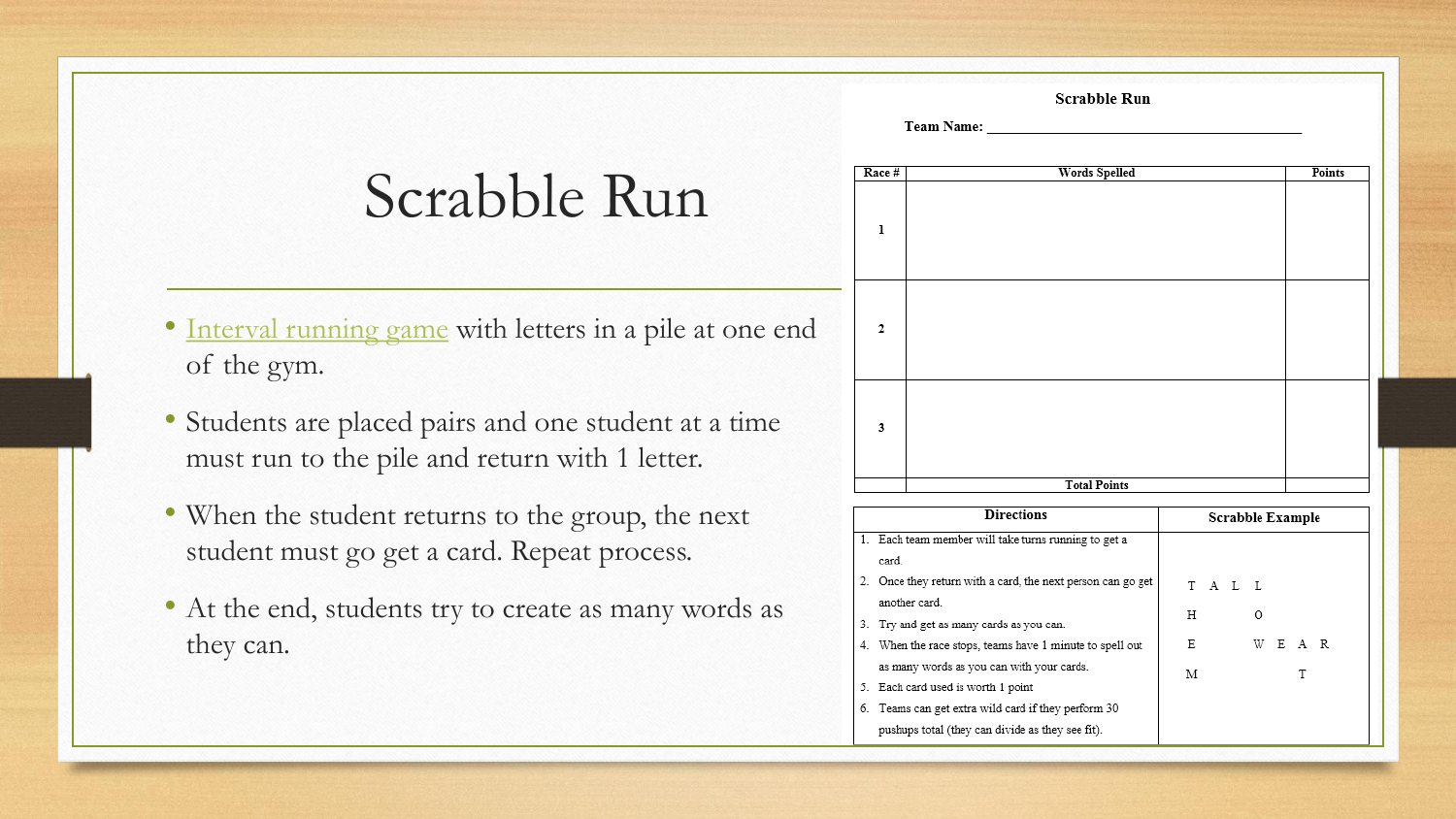## Parts of Speech

- Teacher writes a word/sentence down
- Students perform exercises depending on the part of speech each word is
- 10 seconds for each activity
- Noun = High knees
- Verb = Jumping jacks
- Adjective = Plank
- Adverb = Flutter kicks
- Pronoun = Squats
- Preposition = Push ups
- Conjunction = Crunches